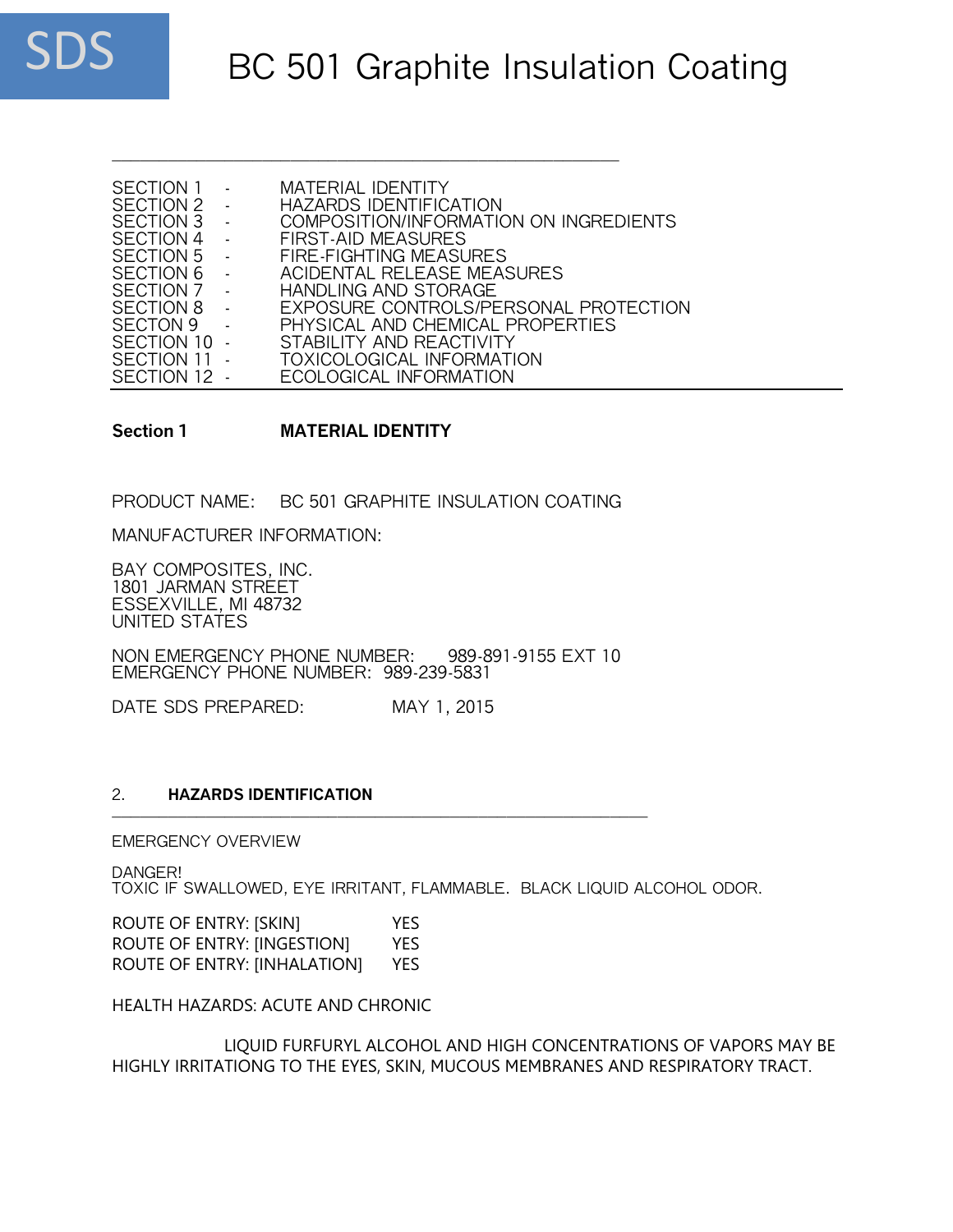

| EYE:                 | WILL CAUSE EYE IRRITATION. THE VAPOR AND THE LIQUID<br>MAY CAUSE BURNING, INTENSE IRRITATION AND<br>EXCESSIVE WATERING OF THE EYE.                                                                                                                                                                                                                                                                                                                                                                                                                  |
|----------------------|-----------------------------------------------------------------------------------------------------------------------------------------------------------------------------------------------------------------------------------------------------------------------------------------------------------------------------------------------------------------------------------------------------------------------------------------------------------------------------------------------------------------------------------------------------|
| <b>SKIN CONTACT:</b> | REPEATED OR PROLONGED SKIN CONTACT MAY RESULT IN MILD<br>IRRITATION. MAY BE ABSORBED THROUGH THE SKIN.<br>REPEATED OR PROLONGED CONTACT MAY CAUSE DEFATTING<br>OF THE SKIN RESULTING IN DRYNESS, CRACKING AND<br>DERMATITIS.                                                                                                                                                                                                                                                                                                                        |
| INHALATION:          | VAPOR MAY BE IRRITANT TO THE RESPIRATORY TRACT.<br>THE VAPOR HAS ANESTHETIC PROPERTIES AND WHEN<br>INHALED AT COCENTRATONS ABOVE THE OCCUPATIONAL<br>EXPOSURE LIMIT, IT MAY CAUSE RESPIRATORY<br>IRRITATION, HEADACHE, FATIGUE, DIZZINESS AND<br>INCOORDINATION. AVOID BREATHING VAPORS OR MISTS.                                                                                                                                                                                                                                                   |
| INGESTION:           | MAY CAUSE IRRITATION OF MOUTH, THROAT AND<br>DIGESTIVE TRACT AND DEPRESSION OF THE CENTRAL<br>NERVOUS SYSTEM. SLIGHTLY TOXIC. INGESTION MAY<br>CAUSE SIGNS OF ALCOHOLIC INTOXICATION, THE<br>SYMPTOMS OF WHICH INCLUDE IMPAIRED SENSORY<br>FUNCTION; MUSCULAR INCOORDINATION; CHANGES<br>IN MOOD, PERSONALITY AND BEHAVIOR; AND IMPAIRED<br>MENTAL ACTIVITY. HIGH LEVELS WILL PRODUCE DEEP<br>COMA AND POSSIBLY DEATH. MAY CAUSE NAUSEA, VOMITING AND<br>DIARRHEA. ASPIRATION INTO THE LUNGS MAY CAUSE CHEMICAL<br>PNEUMONITIS, WHICH CAN BE FATAL. |

### **3. COMPOSITION/INFORMATION ON INGREDIENTS**

| <b>COMPONENT</b>              | CAS NUMBER | <b>CONCENTRATION</b><br>(% BY WEIGHT) |
|-------------------------------|------------|---------------------------------------|
| <b>ISOPROPANOL</b>            | 67-63-0    | 60-100%                               |
| <b>GRAPHITE</b>               | 7782-42-5  | 10-30                                 |
| n-Butyl Alcohol               | 71-36-3    | 1-5                                   |
| PROPYLENE GLYCOL METHYL ETHER | 107-98-2   | 1-5                                   |

\_\_\_\_\_\_\_\_\_\_\_\_\_\_\_\_\_\_\_\_\_\_\_\_\_\_\_\_\_\_\_\_\_\_\_\_\_\_\_\_\_\_\_\_\_\_\_\_\_\_\_\_\_\_\_\_\_\_\_\_\_\_\_\_\_\_\_\_\_

\_\_\_\_\_\_\_\_\_\_\_\_\_\_\_\_\_\_\_\_\_\_\_\_\_\_\_\_\_\_\_\_\_\_\_\_\_\_\_\_\_\_\_\_\_\_\_\_\_\_\_\_\_\_\_\_\_\_\_\_\_\_\_\_\_\_\_\_\_

\_\_\_\_\_\_\_\_\_\_\_\_\_\_\_\_\_\_\_\_\_\_\_\_\_\_\_\_\_\_\_\_\_\_\_\_\_\_\_\_\_\_\_\_\_\_\_\_\_\_\_\_\_\_\_\_\_\_\_\_\_\_\_\_\_\_\_\_\_

\_\_\_\_\_\_\_\_\_\_\_\_\_\_\_\_\_\_\_\_\_\_\_\_\_\_\_\_\_\_\_\_\_\_\_\_\_\_\_\_\_\_\_\_\_\_\_\_\_\_\_\_\_\_\_\_\_\_\_\_\_\_\_\_\_\_\_\_\_

### **4. FIRST AID MEASURES**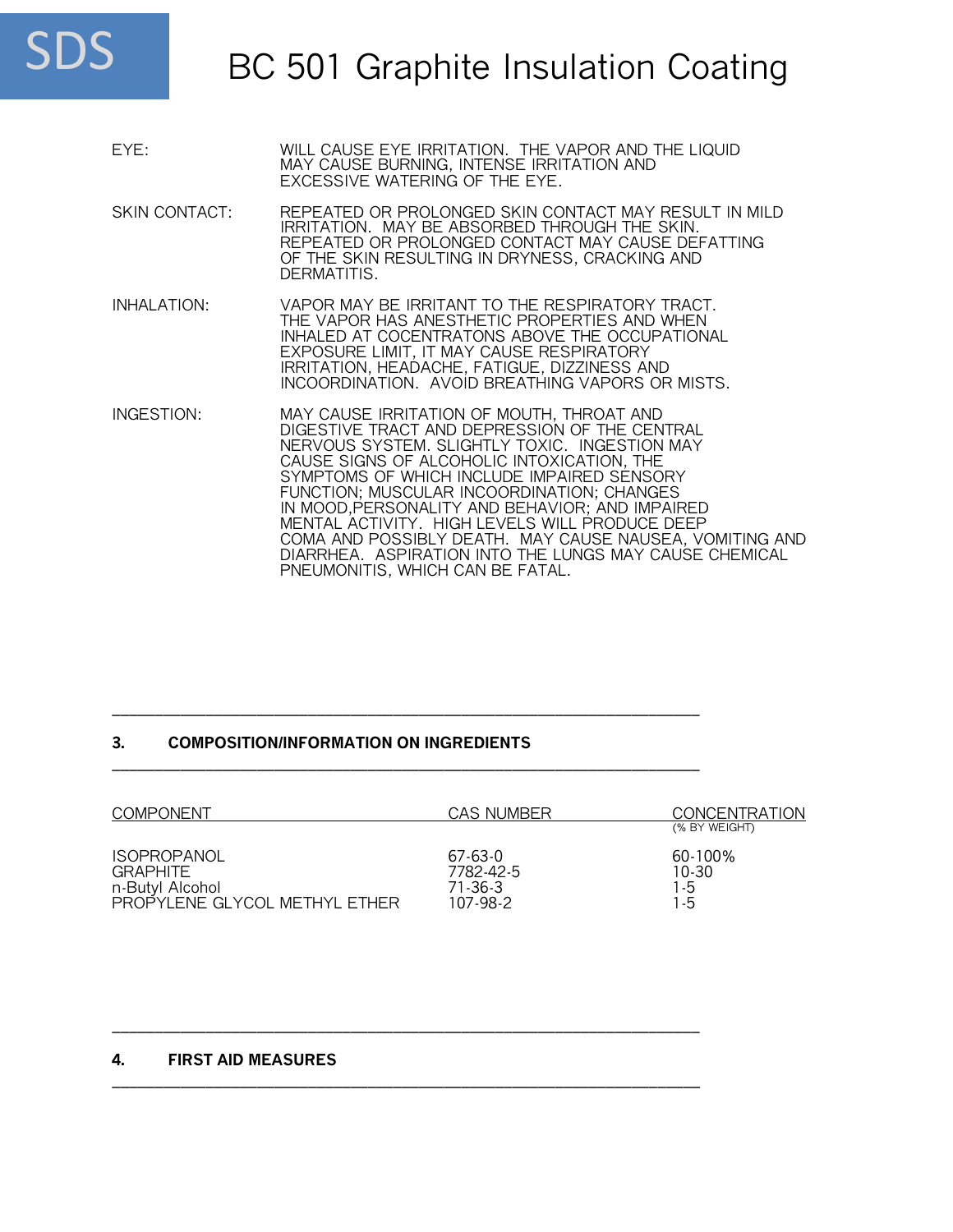

| EYE: | IMMEDIATELY IRRIGATE WITH EYEWASH SOLUTION OR CLEAN WATER, |
|------|------------------------------------------------------------|
|      | HOLDING THE EYELIDS APART FOR AT LEAST 15 MINUTES. OBTAIN  |
|      | IMMEDIATE MEDICAL ATTENTION.                               |

SKIN CONTACT: WASH SKIN WITH SOAP AND WATER. IF SYMPTONS DEVELOP, OBTAIN MEDICAL ATTENTION.

INHALATION: REMOVE TO FRESH AIR. GET MEDICAL ATTENTION IF IRRITATION PERSISTS.

\_\_\_\_\_\_\_\_\_\_\_\_\_\_\_\_\_\_\_\_\_\_\_\_\_\_\_\_\_\_\_\_\_\_\_\_\_\_\_\_\_\_\_\_\_\_\_\_\_\_\_\_\_\_\_\_\_\_\_\_\_\_\_\_\_\_\_\_\_

\_\_\_\_\_\_\_\_\_\_\_\_\_\_\_\_\_\_\_\_\_\_\_\_\_\_\_\_\_\_\_\_\_\_\_\_\_\_\_\_\_\_\_\_\_\_\_\_\_\_\_\_\_\_\_\_\_\_\_\_\_\_\_\_\_\_\_\_\_

INGESTION: DO NOT ATTEMPT TO GIVE ANYTHING BY MOUTH TO AN UNCONSCIOUS PERSON. IF SWALLOWED, DO NOT INDUCE VOMITING. KEEP AT REST. ASPIRATION INTO THE LUNGS MAY CAUSE CHEMICAL PNEUMONITIS, WHICH CAN BE FATAL. IF INDIVIDUAL IS CONSCIOUS, GIVE WATER TO DILUTE STOMACH CONTENTS. GET PROMPT MEDICAL ATTENTION.

### **5. FIREFIGHTING MEASURES**

| AUTOIGNITION:<br><b>FLASH POINT:</b>                   | 398.8 DEGREE C<br>11.6 DEGREE C<br>52.9 DEGREE F                                                                                                                                                                                                                                                                                                                                                      |
|--------------------------------------------------------|-------------------------------------------------------------------------------------------------------------------------------------------------------------------------------------------------------------------------------------------------------------------------------------------------------------------------------------------------------------------------------------------------------|
| EXTINGUISH MEDIA:                                      | ALCOHOL FOAM, WATER SPRAY OR FOG. CO2,<br>DRY CHEMICAL. DO NOT USE DIRECT WATER<br>STREAM ON BURNING LIQUID.                                                                                                                                                                                                                                                                                          |
| SPECIAL FIREFIGHTING PROCEDURES:                       | A SELF CONTAINED BREATHING APPARATUS AND<br>SUITABLE PROTECTIVE CLOTHING SHOULD BE<br>WORN IN FIRE CONDITIONS; COOL EXPOSED<br>EQUIPMENT WITH WATER SPRAY.                                                                                                                                                                                                                                            |
| FIRE AND EXPLOSION HAZARDS:                            | DANGEROUS FIRE HAZARD WHEN EXPOSED TO<br>HEAT OR FLAME. COMBUSTION WILL EVOLVE<br>TOXIC AND IRRITANT VAPORS. THE VAPOR OF<br>THIS PRODUCT CAN FORM POTENTIALLY<br>EXPLOSIVE MIXTURES WITH AIR. THE VAPOR IS<br>HEAVIER THAN AIR AND MAY TRAVEL A<br>CONSIDERABLE DISTANCE TO A SOURCE OF<br>IGNITION AND FLASHBACK. CONTAINERS CAN<br>BUILD UP PRESSURE IF EXPOSED TO HEAT (FIRE)<br>AND MAY EXPLODE. |
| HAZARDOUS COMBUSTION PRODUCTS:                         | CARBON MONOXIDE, CARBON DIOXIDE, UNKNOWN<br>HYDROCARBONS.                                                                                                                                                                                                                                                                                                                                             |
| LOWER EXPLOSION LIMIT (%)<br>UPPER EXPLOSION LIMIT (%) | 2.0% VOL<br>12.0% VOL                                                                                                                                                                                                                                                                                                                                                                                 |

#### **6. ACCIDENTAL RELEASE MEASURES** \_\_\_\_\_\_\_\_\_\_\_\_\_\_\_\_\_\_\_\_\_\_\_\_\_\_\_\_\_\_\_\_\_\_\_\_\_\_\_\_\_\_\_\_\_\_\_\_\_\_\_\_\_\_\_\_\_\_\_\_\_\_\_\_\_\_\_\_\_

SPILL AND LEAK PROCEDURES: VENTILATE AREA, NIOSH APPROVED RESPIRATOR IF REQUIRED. SELF-CONTAINED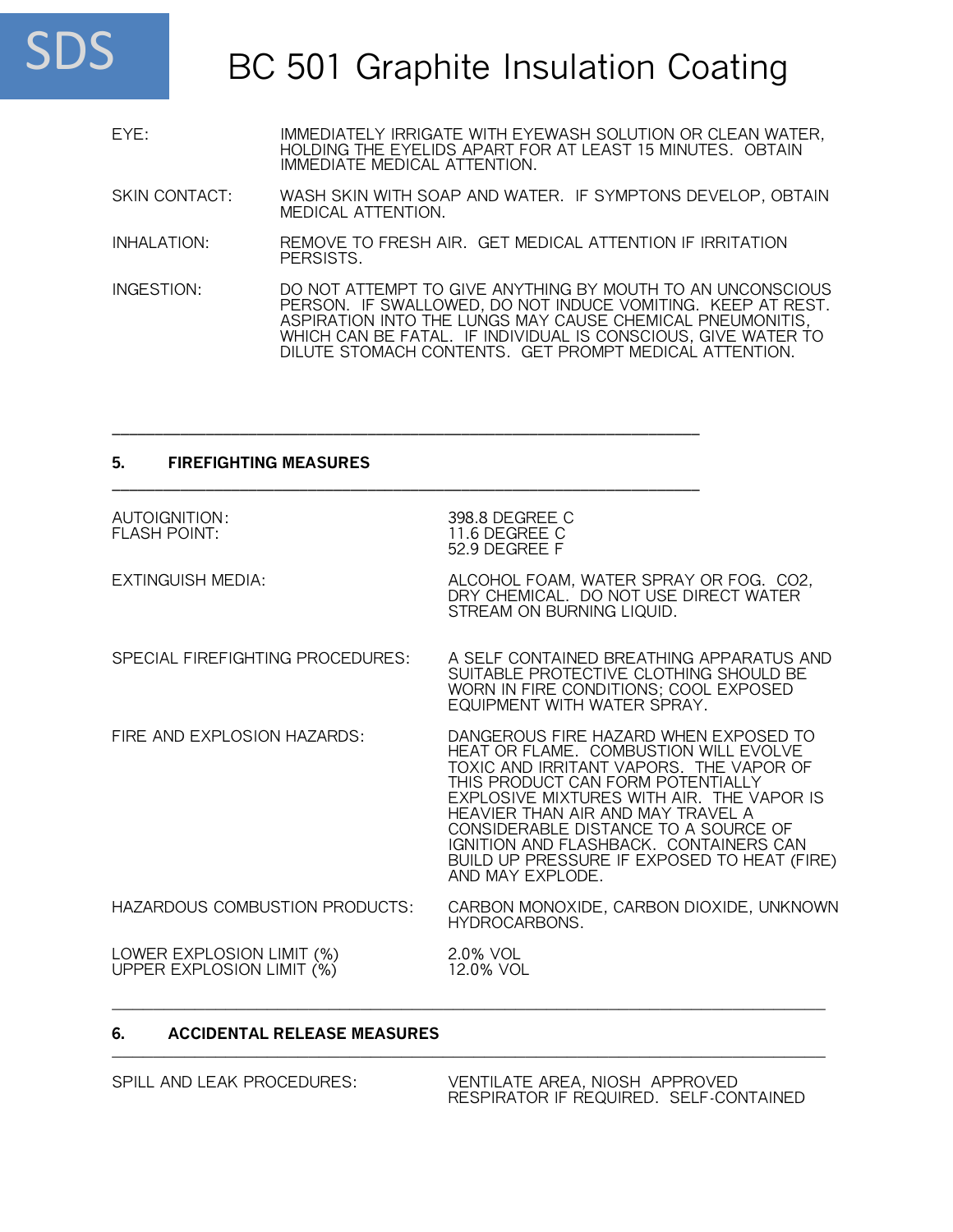

BREATHING APPARATUS IN EMERGENCY AND NON-ROUTINE SITUATIONS. NO SMOKE, FLAMES OR FLARES IN HAZARD AREA. KEEP UNNECESSARY PEOPLE AWAY; ISOLATE HAZARD AREA AND DENY ENTRY. PROVIDED IS IS SAFE TO DO SO; ISOLATE THE SOURCE OF THE LEAK. DO NOT ALLOW TO ENTER DRAINS, SEWERS OR WATERSOURCES. CONTAIN THE SPILLAGE AND PUMP UP AS MUCH AS POSSIBLE. ABSORB THE REMAINING MATERIAL ON SAND, SAWDUST, ETC. FOR LANDFILL OR INCINERATION. SCRAPE ABSORBED MATERIAL INTO PROPER WASTE CONTAINERS. WASH AREA WITH SOAP AND WATER; PREVENT ENTRY OF WASH WATER INTO DRAINS OR OTHER WATERWAYS. DISPOSE OF WASTES AND WATER IN ACCORDANCE WITH ALL APPLICABLE FEDERAL, STATE AND LOCAL REGULATIONS.

FOR SAFETY AND ENVIRONMENTAL PRECAUTIONS, PLEASE REVIEW ENTIRE MSDS FOR NECESSARY INFORMATION.

#### \_\_\_\_\_\_\_\_\_\_\_\_\_\_\_\_\_\_\_\_\_\_\_\_\_\_\_\_\_\_\_\_\_\_\_\_\_\_\_\_\_\_\_\_\_\_\_\_\_\_\_\_\_\_\_\_\_\_\_\_\_\_\_\_\_\_\_\_\_ **7. HANDLING AND STORAGE** \_\_\_\_\_\_\_\_\_\_\_\_\_\_\_\_\_\_\_\_\_\_\_\_\_\_\_\_\_\_\_\_\_\_\_\_\_\_\_\_\_\_\_\_\_\_\_\_\_\_\_\_\_\_\_\_\_\_\_\_\_\_\_\_\_\_\_\_\_

STORAGE TEMPERATURE: <90 DEGREE F

HANDLING STORAGE: KEEP AWAY FROM HEAT, SOURCES OF IGNITION AND DIRECT SUNLIGHT. KEEP CONTAINERS PROPERLY SEALED WHEN NOT IN USE. KEEP IN WELL VENTILATED PLACES. STORE IN A COOL, DRY AREA AWAY FROM HEAT, SPARKS OR FIRE. ALL HANDLING EQUIPMENT MUST BE PROPERLY GROUNDED. KEEP AWAY FROM OXIDIZING AGENTS. EXPLOSIVE WHEN MIXED WITH OXIDIZING SUBSTANCES. EMPTY CONTAINERS MAY CONTAIN PRODUCT RESIDUE. FOLLOW MSDS AND LABEL WARNINGS EVEN AFTER THEY HAVE BEEN EMPTIED.

SENSITIVITY TO STATIC ELECTRICITY: YES

SENSITIVITY TO MECHANICAL IMPACT: NO

SPECIAL SENSITIVITY: AVOID EXCESSIVE HEAT

OTHER PRECAUTIONS: GROUND CONTAINERS SECURLY WHEN TRANSFERRING CONTENTS. WEAR LOW STATIC OR PROPERLY GROUNDED SHOES. ALL HANDLING EQUIPMENT MUST BE PROPERLY GROUNDED. THIS MATERIAL SHOULD NOT BE SPILLED, DUMPED OR FLUSHED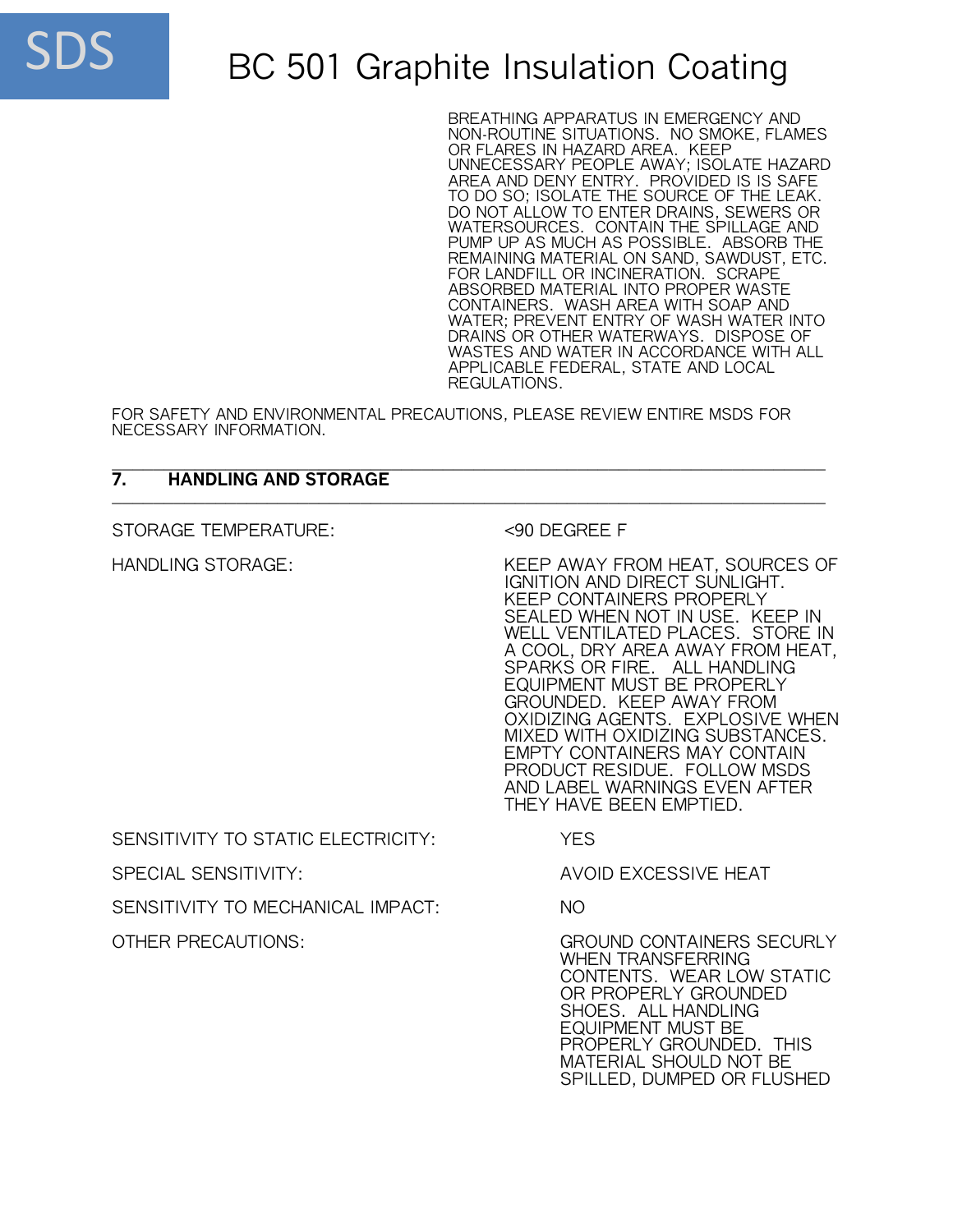

INTO SEWERS OR PUBLIC WATERWAYS.

#### \_\_\_\_\_\_\_\_\_\_\_\_\_\_\_\_\_\_\_\_\_\_\_\_\_\_\_\_\_\_\_\_\_\_\_\_\_\_\_\_\_\_\_\_\_\_\_\_\_\_\_\_\_\_\_\_\_\_\_\_\_\_\_\_\_\_\_\_\_ **8. EXPOSURE CONTROLS/PERSONAL PROTECTION** \_\_\_\_\_\_\_\_\_\_\_\_\_\_\_\_\_\_\_\_\_\_\_\_\_\_\_\_\_\_\_\_\_\_\_\_\_\_\_\_\_\_\_\_\_\_\_\_\_\_\_\_\_\_\_\_\_\_\_\_\_\_\_\_\_\_\_\_\_

| <b>COMPONENT</b> |  |
|------------------|--|

EXPOSURE LIMITS<br>ACGIH OSHA

MFG WORKING STANDARD

200 PPM TWA

ISOPROPANOL 400 PPM STEL 400 PPM TWA: 980<br>200 PPM TWA mg/m3 TWA

GRAPHITE 2 mg/m3 TWA 15 mppcf TWA (respirable fraction, all forms except graphite fibers)

n-Butyl ALCOHOL 70 ppm TWA 100 ppm TWA: 300

mg/m3 TWA

PROPYLENE GLYCOL 150 ppm STEL<br>MENTHYL ETHER 100 ppm TWA MENTHYL ETHER

VENTILIATION REQUIREMENTS: USE IN WELL VENTILATED AREA. EXPLOSION PROOF EXHAUST VENTILATION. PROVIDE LOCAL EXHAUST VENTILATION SYSTEM TO MEET PUBLISHED EXPOSURE LIMITS.

EYE PROTECTION REQUIREMENTS: SAFETY GLASSES, GOGGLES OR FACE SHIELD TO PROTECT AGAINST SPLASHING. EYE WASHING EQUIPMENT MUST BE PROVIDED AT HANDLING POINTS.

GLOVES RECOMMENDED.

GLOVE REQUIREMENTS: IMPERVIOUS NEOPRENE OR RUBBER

CLOTHING REQUIREMENTS: APPROPRIATE PROTECTIVE CLOTHING AND EQUIPMENT IS RECOMMENDED TO MINIMIZE SKIN CONTACT WITH THIS SUBSTANCE. UNIFORMS, COVERALLS, OR A LAB COAT SHOULD BE WORN.

AND LAUNDER BEFORE REUSE.

CHANGE/REMOVAL OF CLOTHING: REMOVE CONTAMINATED CLOTHING

WASH REQUIREMENTS: WASH EXPOSED AREAS WITH SOAP AND WATER. SHOWERS AND EYE WASHING EQUIPMENT MUST BE PROVIDED AT HANDLING POINTS.

RESPIRATOR REQUIREMENTS: WHERE SUITABLE ENGINEERING CONTROLS ARE NOT FITTED OR ARE INADEQUATE, WEAR SUITABLE PROTECTIVE EQUIPMENT. NIOSH APPROVED RESPIRATOR IF REQUIRED. SELF-CONTAINED BREATHING APPARATUS IN EMERGENCY AND NON-ROUTINE SITUATIONS.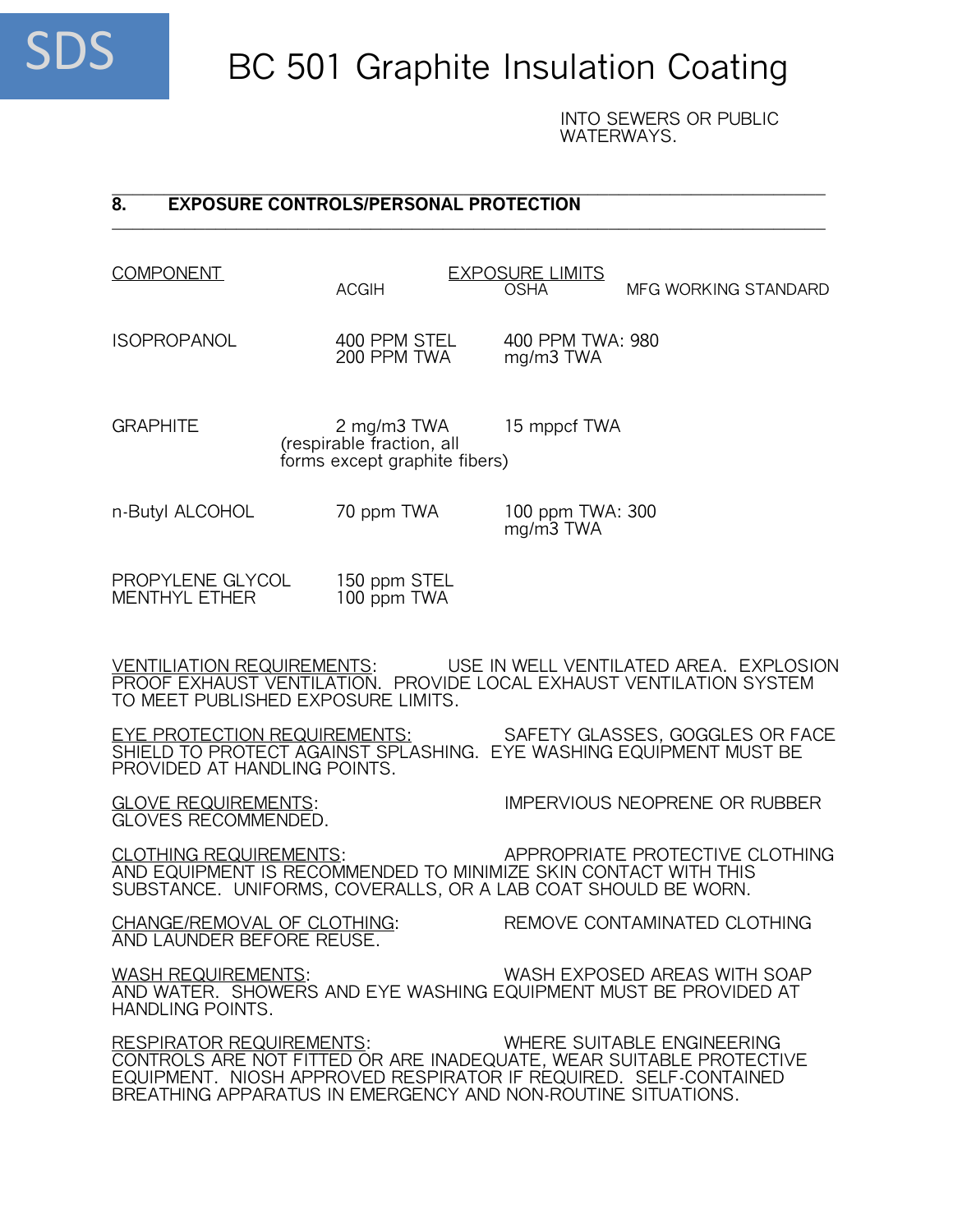

#### \_\_\_\_\_\_\_\_\_\_\_\_\_\_\_\_\_\_\_\_\_\_\_\_\_\_\_\_\_\_\_\_\_\_\_\_\_\_\_\_\_\_\_\_\_\_\_\_\_\_\_\_\_\_\_\_\_\_\_\_\_\_\_\_\_\_\_\_\_ **9. PHYSICAL AND CHEMICAL PROPERTIES** \_\_\_\_\_\_\_\_\_\_\_\_\_\_\_\_\_\_\_\_\_\_\_\_\_\_\_\_\_\_\_\_\_\_\_\_\_\_\_\_\_\_\_\_\_\_\_\_\_\_\_\_\_\_\_\_\_\_\_\_\_\_\_\_\_\_\_\_\_

PURE SUBSTANCE OR MIXTURE: MIXTURE PHYSICAL FORM: LIQUID PHYSICAL FORM: LIQUID<br>COLOR: BLACK COLOR:<br>ODOR: ODOR THRESHOLD: 7.5 ppm MOLECULAR WEIGHT: NA PH AS IS NA OXIDIZING PROPERTIES:<br>BOILING POINT: NASA SECURITY SAN BOILING POINT: BOILING POINT:<br>MELTING /FREEZING POINT: 88.8 DEGREE C MELTING /FREEZING POINT: SOFTENING POINT: NA SOLUBILITY IN WATER: SOLU<br>PARTITION COEFFICIENT: 1999-0-0-14 PARTITION COEFFICIENT:<br>VISCOSITY: SPECIFIC GRAVITY (WATER =1) .89 BULK DENSITY:<br>EVAPORATION RATE: VAPOR PRESSURE (mmHg): 33 m<br>VAPOR DENSITY (AIR = 1): 3.07 VAPOR DENSITY  $(AIR = 1)$ :  $2.07$ <br>VOLATILES: 75-85%/wt VOLATILES: 75-85%/wt<br>VOLATILE ORGANIC COMPOUNDS: 710 g/liter VOLATILE ORGANIC COMPOUNDS:<br>AUTOIGNITION: AUTOIGNITION: 398.8 DEGREE C

ALCOHOL<br>7.5 ppm 200-800 cPs 25 DEGREE C<br>.89  $2.9$  (n-Butyl ACETATE =1)<br>33 mm Hg FLASHPOINT: 11.6 DEGREE C (TAGLIABUE CLOSED TESTER) 52.9 DEGREE F (TAGLIABUE CLOSED TESTER)

#### \_\_\_\_\_\_\_\_\_\_\_\_\_\_\_\_\_\_\_\_\_\_\_\_\_\_\_\_\_\_\_\_\_\_\_\_\_\_\_\_\_\_\_\_\_\_\_\_\_\_\_\_\_\_\_\_\_\_\_\_\_\_\_\_\_\_\_\_\_ 10. STABILITY AND REACTIVITY

STABILITY: STABLE<br>STABILITY DETAIL: MATERI/ MATERIAL IS STABLE UNDER NORMAL EMPERATURES AND PRESSURES. MATERIALS TO AVOID: STRONG OXIDIZERS, ALDEHYDES, STRONG ACIDS. CONDITIONS TO AVOID: AVOID HIGH TEMPERATURES, OXIDIZING SUBSTANCES HAZARDOUS DECOMPOSITION PRODUCTS: THERMAL DECOMPOSITION PRODUCTS ARE HAZARDOUS AND/OR TOXIC. CARBON MONOXIDE, CARBON DIOXIDE, UNKNOWN HYDROCARBONS

\_\_\_\_\_\_\_\_\_\_\_\_\_\_\_\_\_\_\_\_\_\_\_\_\_\_\_\_\_\_\_\_\_\_\_\_\_\_\_\_\_\_\_\_\_\_\_\_\_\_\_\_\_\_\_\_\_\_\_\_\_\_\_\_\_\_\_\_\_

HAZARDOUS POLYMERIZATION CONDITIONS: NA